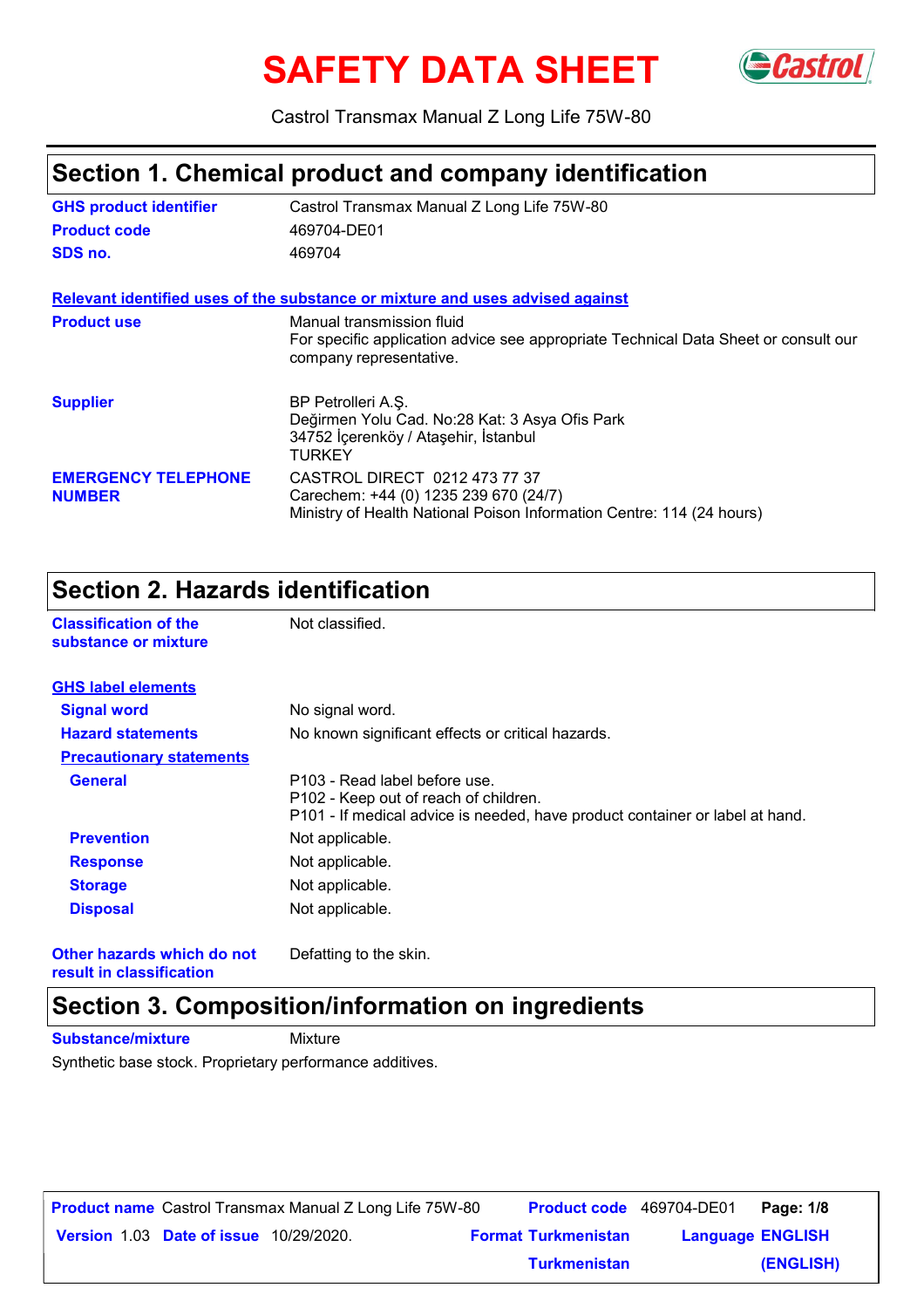# **Section 3. Composition/information on ingredients**

| <b>Ingredient name</b>                                                                                                                                                                                                                                                           | $\frac{9}{6}$                     | <b>CAS number</b>                                                   |
|----------------------------------------------------------------------------------------------------------------------------------------------------------------------------------------------------------------------------------------------------------------------------------|-----------------------------------|---------------------------------------------------------------------|
| Distillates (petroleum), hydrotreated heavy paraffinic<br>Distillates (petroleum), solvent-dewaxed heavy paraffinic<br>Distillates (petroleum), hydrotreated light paraffinic<br>Distillates (petroleum), solvent-dewaxed light paraffinic<br>Phosphoric acid esters, amine salt | צ≥<br>∖3≥ ا<br>՝≤3<br>∖3≥ ا<br>≤1 | 64742-54-7<br>64742-65-0<br>64742-55-8<br>64742-56-9<br>Proprietary |
|                                                                                                                                                                                                                                                                                  |                                   |                                                                     |

**There are no additional ingredients present which, within the current knowledge of the supplier and in the concentrations applicable, are classified as hazardous to health or the environment and hence require reporting in this section.**

**Occupational exposure limits, if available, are listed in Section 8.**

# **Section 4. First aid measures**

| <b>Description of necessary first aid measures</b> |                                                                                                                                                                                                                                         |  |  |  |
|----------------------------------------------------|-----------------------------------------------------------------------------------------------------------------------------------------------------------------------------------------------------------------------------------------|--|--|--|
| <b>Inhalation</b>                                  | If inhaled, remove to fresh air. Get medical attention if symptoms occur.                                                                                                                                                               |  |  |  |
| <b>Ingestion</b>                                   | Do not induce vomiting unless directed to do so by medical personnel. Get medical<br>attention if symptoms occur.                                                                                                                       |  |  |  |
| <b>Skin contact</b>                                | Wash skin thoroughly with soap and water or use recognised skin cleanser.<br>Remove contaminated clothing and shoes. Wash clothing before reuse. Clean<br>shoes thoroughly before reuse. Get medical attention if symptoms occur.       |  |  |  |
| Eye contact                                        | In case of contact, immediately flush eyes with plenty of water for at least 15<br>minutes. Eyelids should be held away from the eyeball to ensure thorough rinsing.<br>Check for and remove any contact lenses. Get medical attention. |  |  |  |

#### **Most important symptoms/effects, acute and delayed**

See Section 11 for more detailed information on health effects and symptoms.

|                                   | Indication of immediate medical attention and special treatment needed, if necessary |
|-----------------------------------|--------------------------------------------------------------------------------------|
| <b>Specific treatments</b>        | No specific treatment.                                                               |
| <b>Notes to physician</b>         | Treatment should in general be symptomatic and directed to relieving any effects.    |
| <b>Protection of first-aiders</b> | No action shall be taken involving any personal risk or without suitable training.   |

### **Section 5. Firefighting measures**

| In case of fire, use foam, dry chemical or carbon dioxide extinguisher or spray.                                                                                                                  |
|---------------------------------------------------------------------------------------------------------------------------------------------------------------------------------------------------|
| Do not use water jet.                                                                                                                                                                             |
| In a fire or if heated, a pressure increase will occur and the container may burst.                                                                                                               |
| Combustion products may include the following:<br>carbon oxides (CO, CO <sub>2</sub> ) (carbon monoxide, carbon dioxide)                                                                          |
| Promptly isolate the scene by removing all persons from the vicinity of the incident if<br>there is a fire. No action shall be taken involving any personal risk or without<br>suitable training. |
| Fire-fighters should wear positive pressure self-contained breathing apparatus<br>(SCBA) and full turnout gear.                                                                                   |
|                                                                                                                                                                                                   |

**Date of issue** 10/29/2020. **Version** 1.03 **Format Turkmenistan Language Product name** Castrol Transmax Manual Z Long Life 75W-80 **Product code** 469704-DE01 **Page: 2/8** | **Language ENGLISH (ENGLISH) Product code** 469704-DE01 Page: 2/8 **Turkmenistan**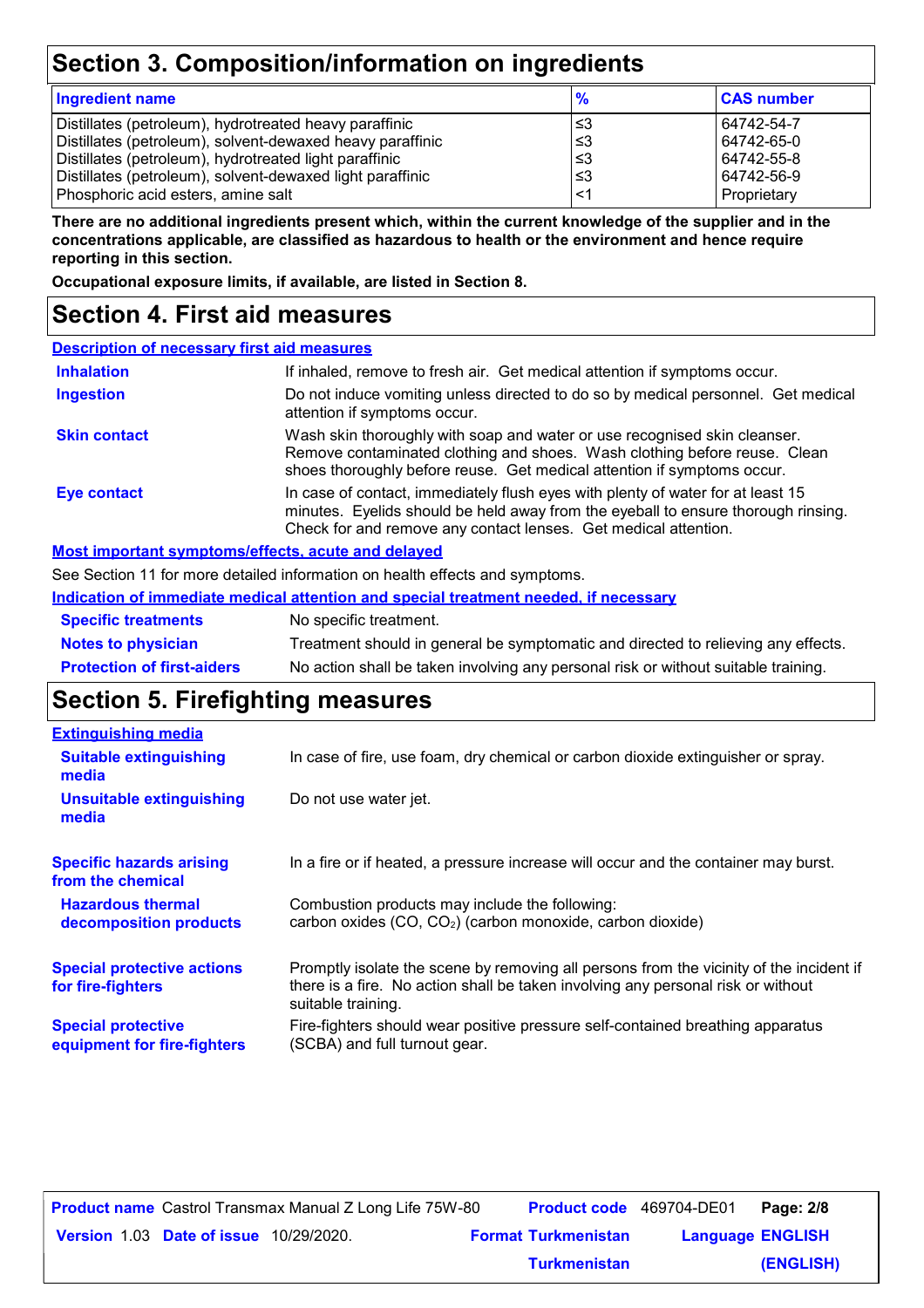# **Section 6. Accidental release measures**

|                                                             | <b>Personal precautions, protective equipment and emergency procedures</b>                                                                                                                                                                                                                                                                                                                         |
|-------------------------------------------------------------|----------------------------------------------------------------------------------------------------------------------------------------------------------------------------------------------------------------------------------------------------------------------------------------------------------------------------------------------------------------------------------------------------|
| For non-emergency<br>personnel                              | No action shall be taken involving any personal risk or without suitable training.<br>Evacuate surrounding areas. Keep unnecessary and unprotected personnel from<br>entering. Do not touch or walk through spilt material. Put on appropriate personal<br>protective equipment. Floors may be slippery; use care to avoid falling.                                                                |
| For emergency responders                                    | If specialised clothing is required to deal with the spillage, take note of any<br>information in Section 8 on suitable and unsuitable materials. See also the<br>information in "For non-emergency personnel".                                                                                                                                                                                    |
| <b>Environmental precautions</b>                            | Avoid dispersal of spilt material and runoff and contact with soil, waterways, drains<br>and sewers. Inform the relevant authorities if the product has caused environmental<br>pollution (sewers, waterways, soil or air).                                                                                                                                                                        |
| <b>Methods and material for containment and cleaning up</b> |                                                                                                                                                                                                                                                                                                                                                                                                    |
| <b>Small spill</b>                                          | Stop leak if without risk. Move containers from spill area. Absorb with an inert<br>material and place in an appropriate waste disposal container. Dispose of via a<br>licensed waste disposal contractor.                                                                                                                                                                                         |
| <b>Large spill</b>                                          | Stop leak if without risk. Move containers from spill area. Prevent entry into sewers,<br>water courses, basements or confined areas. Contain and collect spillage with non-<br>combustible, absorbent material e.g. sand, earth, vermiculite or diatomaceous earth<br>and place in container for disposal according to local regulations. Dispose of via a<br>licensed waste disposal contractor. |

### **Section 7. Handling and storage**

#### **Precautions for safe handling**

| <b>Protective measures</b>                                                | Put on appropriate personal protective equipment (see Section 8).                                                                                                                                                                                                                                                                                                                                                                                                                                                                                                                              |
|---------------------------------------------------------------------------|------------------------------------------------------------------------------------------------------------------------------------------------------------------------------------------------------------------------------------------------------------------------------------------------------------------------------------------------------------------------------------------------------------------------------------------------------------------------------------------------------------------------------------------------------------------------------------------------|
| <b>Advice on general</b><br>occupational hygiene                          | Eating, drinking and smoking should be prohibited in areas where this material is<br>handled, stored and processed. Wash thoroughly after handling. Remove<br>contaminated clothing and protective equipment before entering eating areas. See<br>also Section 8 for additional information on hygiene measures.                                                                                                                                                                                                                                                                               |
| <b>Conditions for safe storage,</b><br>including any<br>incompatibilities | Store in accordance with local regulations. Store in original container protected<br>from direct sunlight in a dry, cool and well-ventilated area, away from incompatible<br>materials (see Section 10) and food and drink. Keep container tightly closed and<br>sealed until ready for use. Store and use only in equipment/containers designed for<br>use with this product. Containers that have been opened must be carefully resealed<br>and kept upright to prevent leakage. Do not store in unlabelled containers. Use<br>appropriate containment to avoid environmental contamination. |
| <b>Not suitable</b>                                                       | Prolonged exposure to elevated temperature                                                                                                                                                                                                                                                                                                                                                                                                                                                                                                                                                     |

### **Section 8. Exposure controls/personal protection**

#### **Control parameters**

None. **Occupational exposure limits**

**Appropriate engineering controls** Provide exhaust ventilation or other engineering controls to keep the relevant airborne concentrations below their respective occupational exposure limits. All activities involving chemicals should be assessed for their risks to health, to ensure exposures are adequately controlled. Personal protective equipment should only be considered after other forms of control measures (e.g. engineering controls) have been suitably evaluated. Personal protective equipment should conform to appropriate standards, be suitable for use, be kept in good condition and properly maintained.

|                                               | <b>Product name</b> Castrol Transmax Manual Z Long Life 75W-80 | <b>Product code</b> 469704-DE01 |                         | Page: 3/8 |
|-----------------------------------------------|----------------------------------------------------------------|---------------------------------|-------------------------|-----------|
| <b>Version 1.03 Date of issue 10/29/2020.</b> |                                                                | <b>Format Turkmenistan</b>      | <b>Language ENGLISH</b> |           |
|                                               |                                                                | <b>Turkmenistan</b>             |                         | (ENGLISH) |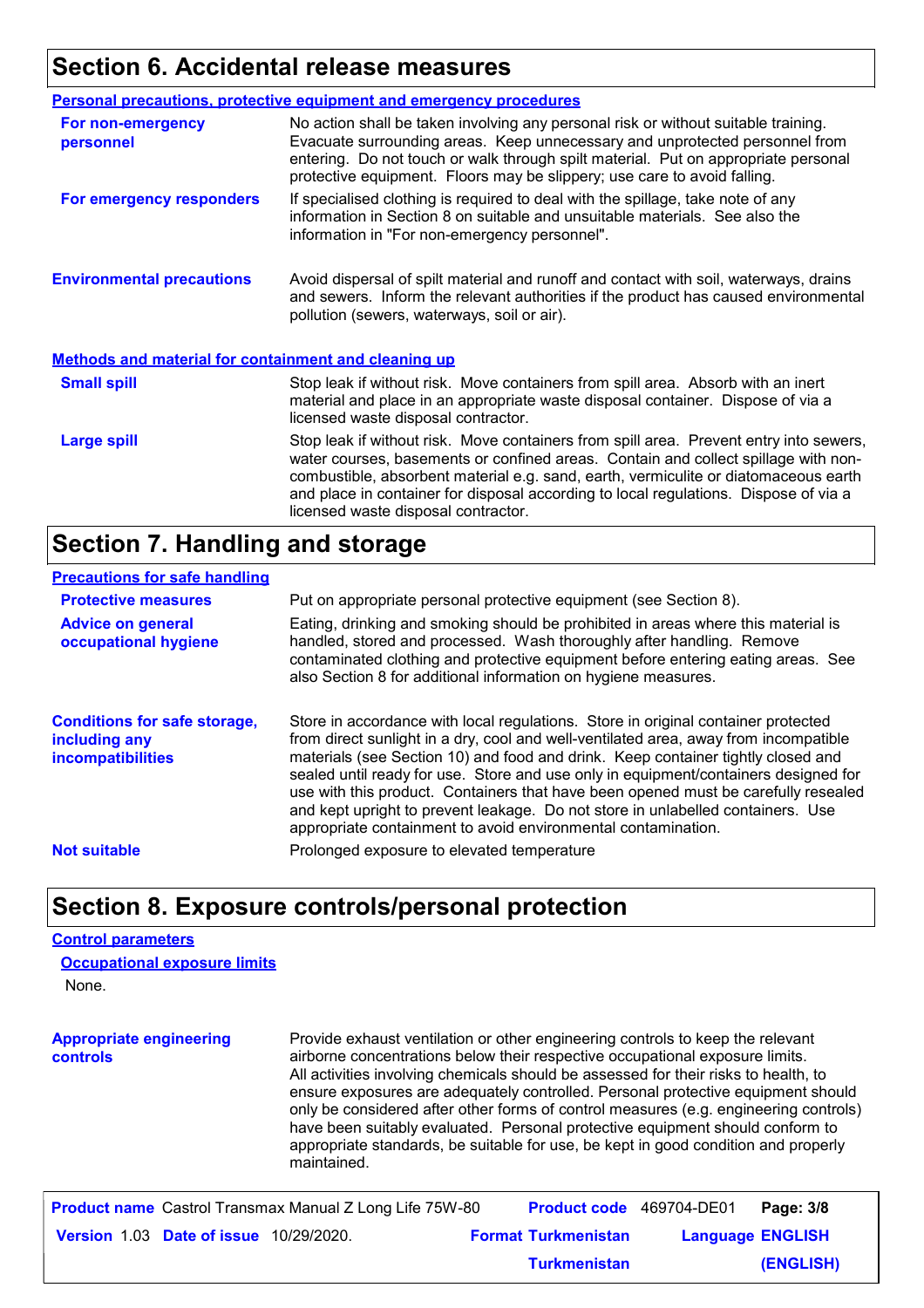# **Section 8. Exposure controls/personal protection**

|                                                  | Your supplier of personal protective equipment should be consulted for advice on<br>selection and appropriate standards. For further information contact your national<br>organisation for standards.<br>The final choice of protective equipment will depend upon a risk assessment. It is<br>important to ensure that all items of personal protective equipment are compatible.                                                                                                                                                                                                                                                                                                                                                                                                              |
|--------------------------------------------------|-------------------------------------------------------------------------------------------------------------------------------------------------------------------------------------------------------------------------------------------------------------------------------------------------------------------------------------------------------------------------------------------------------------------------------------------------------------------------------------------------------------------------------------------------------------------------------------------------------------------------------------------------------------------------------------------------------------------------------------------------------------------------------------------------|
| <b>Environmental exposure</b><br><b>controls</b> | Emissions from ventilation or work process equipment should be checked to ensure<br>they comply with the requirements of environmental protection legislation. In some<br>cases, fume scrubbers, filters or engineering modifications to the process<br>equipment will be necessary to reduce emissions to acceptable levels.                                                                                                                                                                                                                                                                                                                                                                                                                                                                   |
| <b>Individual protection measures</b>            |                                                                                                                                                                                                                                                                                                                                                                                                                                                                                                                                                                                                                                                                                                                                                                                                 |
| <b>Hygiene measures</b>                          | Wash hands, forearms and face thoroughly after handling chemical products, before<br>eating, smoking and using the lavatory and at the end of the working period.<br>Appropriate techniques should be used to remove potentially contaminated clothing.<br>Wash contaminated clothing before reusing. Ensure that eyewash stations and<br>safety showers are close to the workstation location.                                                                                                                                                                                                                                                                                                                                                                                                 |
| <b>Eye/face protection</b>                       | Safety glasses with side shields.                                                                                                                                                                                                                                                                                                                                                                                                                                                                                                                                                                                                                                                                                                                                                               |
| <b>Skin protection</b>                           |                                                                                                                                                                                                                                                                                                                                                                                                                                                                                                                                                                                                                                                                                                                                                                                                 |
| <b>Hand protection</b>                           | Wear protective gloves if prolonged or repeated contact is likely. Wear chemical<br>resistant gloves. Recommended: Nitrile gloves. The correct choice of protective<br>gloves depends upon the chemicals being handled, the conditions of work and use,<br>and the condition of the gloves (even the best chemically resistant glove will break<br>down after repeated chemical exposures). Most gloves provide only a short time of<br>protection before they must be discarded and replaced. Because specific work<br>environments and material handling practices vary, safety procedures should be<br>developed for each intended application. Gloves should therefore be chosen in<br>consultation with the supplier/manufacturer and with a full assessment of the<br>working conditions. |
| <b>Body protection</b>                           | Use of protective clothing is good industrial practice.<br>Personal protective equipment for the body should be selected based on the task<br>being performed and the risks involved and should be approved by a specialist<br>before handling this product.<br>Cotton or polyester/cotton overalls will only provide protection against light<br>superficial contamination that will not soak through to the skin. Overalls should be<br>laundered on a regular basis. When the risk of skin exposure is high (e.g. when<br>cleaning up spillages or if there is a risk of splashing) then chemical resistant aprons<br>and/or impervious chemical suits and boots will be required.                                                                                                           |
| <b>Respiratory protection</b>                    | In case of insufficient ventilation, wear suitable respiratory equipment.<br>The correct choice of respiratory protection depends upon the chemicals being<br>handled, the conditions of work and use, and the condition of the respiratory<br>equipment. Safety procedures should be developed for each intended application.<br>Respiratory protection equipment should therefore be chosen in consultation with<br>the supplier/manufacturer and with a full assessment of the working conditions.                                                                                                                                                                                                                                                                                           |

# **Section 9. Physical and chemical properties**

| <b>Appearance</b>       |                                        |
|-------------------------|----------------------------------------|
| <b>Physical state</b>   | Liquid.                                |
| <b>Colour</b>           | Blue.                                  |
| <b>Odour</b>            | Not available.                         |
| <b>Odour threshold</b>  | Not available.                         |
| рH                      | Not available.                         |
| <b>Melting point</b>    | Not available.                         |
| <b>Boiling point</b>    | Not available.                         |
| <b>Flash point</b>      | Open cup: >180°C (>356°F) [Cleveland.] |
| <b>Evaporation rate</b> | Not available.                         |
|                         |                                        |

|                                               | <b>Product name</b> Castrol Transmax Manual Z Long Life 75W-80 | <b>Product code</b> 469704-DE01 |                         | Page: 4/8 |
|-----------------------------------------------|----------------------------------------------------------------|---------------------------------|-------------------------|-----------|
| <b>Version 1.03 Date of issue 10/29/2020.</b> |                                                                | <b>Format Turkmenistan</b>      | <b>Language ENGLISH</b> |           |
|                                               |                                                                | <b>Turkmenistan</b>             |                         | (ENGLISH) |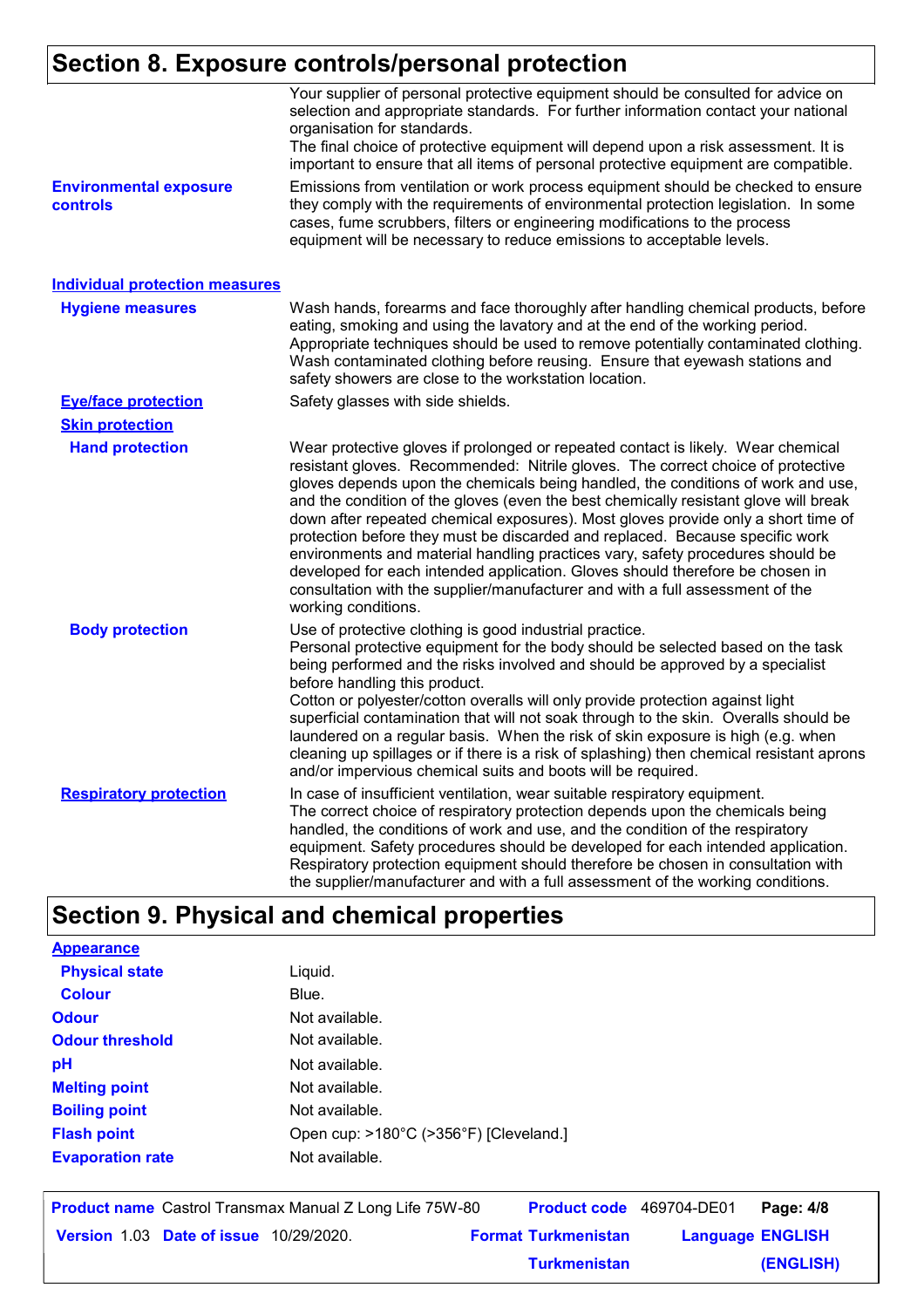# **Section 9. Physical and chemical properties**

| <b>Flammability (solid, gas)</b>                  | Not applicable. Based on - Physical state                                                                                                       |
|---------------------------------------------------|-------------------------------------------------------------------------------------------------------------------------------------------------|
| Lower and upper explosive<br>(flammable) limits   | Not available.                                                                                                                                  |
| <b>Vapour pressure</b>                            | Not available.                                                                                                                                  |
| <b>Vapour density</b>                             | Not available.                                                                                                                                  |
| <b>Relative density</b>                           | Not available.                                                                                                                                  |
| <b>Density</b>                                    | <1000 kg/m <sup>3</sup> (<1 g/cm <sup>3</sup> ) at 15 <sup>°</sup> C                                                                            |
| <b>Solubility</b>                                 | insoluble in water.                                                                                                                             |
| <b>Partition coefficient: n-</b><br>octanol/water | Not available.                                                                                                                                  |
| <b>Auto-ignition temperature</b>                  | Not available.                                                                                                                                  |
| <b>Decomposition temperature</b>                  | Not available.                                                                                                                                  |
| <b>Viscosity</b>                                  | Kinematic: 53.9 mm <sup>2</sup> /s (53.9 cSt) at $40^{\circ}$ C<br>Kinematic: $9 \text{ mm}^2$ /s ( $9 \text{ cSt}$ ) at $100^{\circ} \text{C}$ |

# **Section 10. Stability and reactivity**

| <b>Reactivity</b>                            | No specific test data available for this product. Refer to Conditions to avoid and<br>Incompatible materials for additional information.                                   |
|----------------------------------------------|----------------------------------------------------------------------------------------------------------------------------------------------------------------------------|
| <b>Chemical stability</b>                    | The product is stable.                                                                                                                                                     |
| <b>Possibility of hazardous</b><br>reactions | Under normal conditions of storage and use, hazardous reactions will not occur.<br>Under normal conditions of storage and use, hazardous polymerisation will not<br>occur. |
| <b>Conditions to avoid</b>                   | Avoid all possible sources of ignition (spark or flame).                                                                                                                   |
| <b>Incompatible materials</b>                | Reactive or incompatible with the following materials: oxidising materials.                                                                                                |
| <b>Hazardous decomposition</b><br>products   | Under normal conditions of storage and use, hazardous decomposition products<br>should not be produced.                                                                    |

# **Section 11. Toxicological information**

#### **Information on toxicological effects**

#### **Aspiration hazard**

| <b>Name</b>                                               | <b>Result</b>                         |
|-----------------------------------------------------------|---------------------------------------|
| Distillates (petroleum), hydrotreated heavy paraffinic    | <b>ASPIRATION HAZARD - Category 1</b> |
| Distillates (petroleum), solvent-dewaxed heavy paraffinic | <b>ASPIRATION HAZARD - Category 1</b> |
| Distillates (petroleum), hydrotreated light paraffinic    | <b>ASPIRATION HAZARD - Category 1</b> |
| Distillates (petroleum), solvent-dewaxed light paraffinic | <b>ASPIRATION HAZARD - Category 1</b> |

**Information on likely routes**  Routes of entry anticipated: Dermal, Inhalation.

#### **of exposure**

| <b>Potential acute health effects</b> |                                                                                                     |
|---------------------------------------|-----------------------------------------------------------------------------------------------------|
| Eye contact                           | No known significant effects or critical hazards.                                                   |
| <b>Inhalation</b>                     | Vapour inhalation under ambient conditions is not normally a problem due to low<br>vapour pressure. |
| <b>Skin contact</b>                   | Defatting to the skin. May cause skin dryness and irritation.                                       |
| <b>Ingestion</b>                      | No known significant effects or critical hazards.                                                   |

|                                               | <b>Product name</b> Castrol Transmax Manual Z Long Life 75W-80 | <b>Product code</b> 469704-DE01 |                         | Page: 5/8 |
|-----------------------------------------------|----------------------------------------------------------------|---------------------------------|-------------------------|-----------|
| <b>Version 1.03 Date of issue 10/29/2020.</b> |                                                                | <b>Format Turkmenistan</b>      | <b>Language ENGLISH</b> |           |
|                                               |                                                                | <b>Turkmenistan</b>             |                         | (ENGLISH) |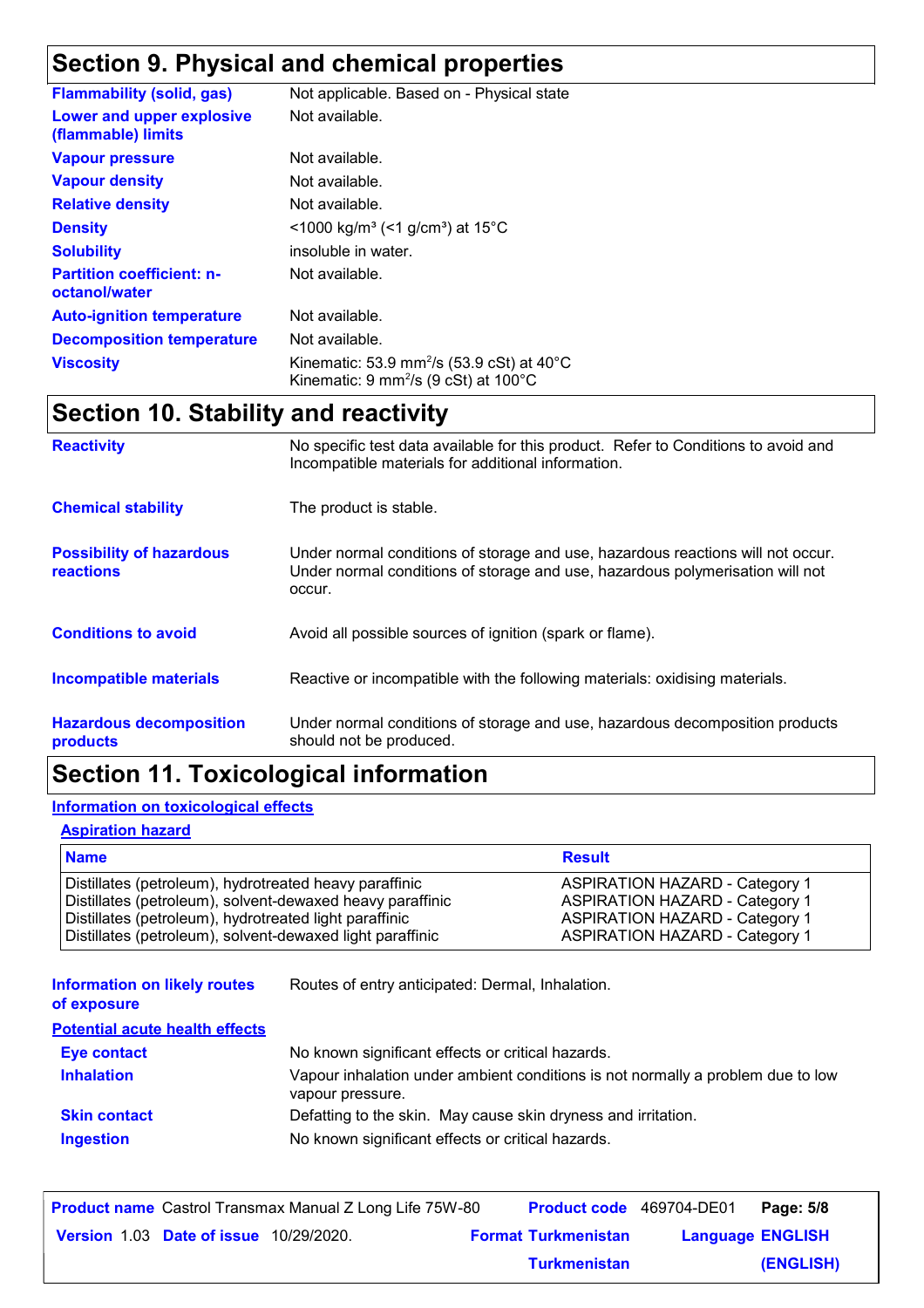# **Section 11. Toxicological information**

|                                         | <b>Symptoms related to the physical, chemical and toxicological characteristics</b>                                         |
|-----------------------------------------|-----------------------------------------------------------------------------------------------------------------------------|
| <b>Eye contact</b>                      | No specific data.                                                                                                           |
| <b>Inhalation</b>                       | May be harmful by inhalation if exposure to vapour, mists or fumes resulting from<br>thermal decomposition products occurs. |
| <b>Skin contact</b>                     | Adverse symptoms may include the following:<br>irritation<br>dryness<br>cracking                                            |
| <b>Ingestion</b>                        | No specific data.                                                                                                           |
|                                         | Delayed and immediate effects as well as chronic effects from short and long-term exposure                                  |
| <b>Eye contact</b>                      | Potential risk of transient stinging or redness if accidental eye contact occurs.                                           |
| <b>Inhalation</b>                       | Overexposure to the inhalation of airborne droplets or aerosols may cause irritation<br>of the respiratory tract.           |
| <b>Skin contact</b>                     | Prolonged or repeated contact can defat the skin and lead to irritation, cracking and/<br>or dermatitis.                    |
| <b>Ingestion</b>                        | Ingestion of large quantities may cause nausea and diarrhoea.                                                               |
| <b>Potential chronic health effects</b> |                                                                                                                             |
| <b>General</b>                          | No known significant effects or critical hazards.                                                                           |
| <b>Carcinogenicity</b>                  | No known significant effects or critical hazards.                                                                           |
| <b>Mutagenicity</b>                     | No known significant effects or critical hazards.                                                                           |
| <b>Teratogenicity</b>                   | No known significant effects or critical hazards.                                                                           |
| <b>Developmental effects</b>            | No known significant effects or critical hazards.                                                                           |
| <b>Fertility effects</b>                | No known significant effects or critical hazards.                                                                           |

### **Section 12. Ecological information**

**Environmental effects** No known significant effects or critical hazards.

#### **Persistence and degradability**

Not expected to be rapidly degradable.

#### **Bioaccumulative potential**

This product is not expected to bioaccumulate through food chains in the environment.

| <b>Mobility in soil</b><br><b>Mobility</b> | Spillages may penetrate the soil causing ground water contamination.                                                      |
|--------------------------------------------|---------------------------------------------------------------------------------------------------------------------------|
| <b>Other ecological information</b>        | Spills may form a film on water surfaces causing physical damage to organisms.<br>Oxygen transfer could also be impaired. |

# **Section 13. Disposal considerations**

| <b>Disposal methods</b> | The generation of waste should be avoided or minimised wherever possible.<br>Significant quantities of waste product residues should not be disposed of via the<br>foul sewer but processed in a suitable effluent treatment plant. Dispose of surplus<br>and non-recyclable products via a licensed waste disposal contractor. Disposal of<br>this product, solutions and any by-products should at all times comply with the<br>requirements of environmental protection and waste disposal legislation and any<br>regional local authority requirements. Waste packaging should be recycled. |
|-------------------------|-------------------------------------------------------------------------------------------------------------------------------------------------------------------------------------------------------------------------------------------------------------------------------------------------------------------------------------------------------------------------------------------------------------------------------------------------------------------------------------------------------------------------------------------------------------------------------------------------|
|                         |                                                                                                                                                                                                                                                                                                                                                                                                                                                                                                                                                                                                 |

|                                               | <b>Product name</b> Castrol Transmax Manual Z Long Life 75W-80 | Product code 469704-DE01   | Page: 6/8               |
|-----------------------------------------------|----------------------------------------------------------------|----------------------------|-------------------------|
| <b>Version 1.03 Date of issue 10/29/2020.</b> |                                                                | <b>Format Turkmenistan</b> | <b>Language ENGLISH</b> |
|                                               |                                                                | <b>Turkmenistan</b>        | (ENGLISH)               |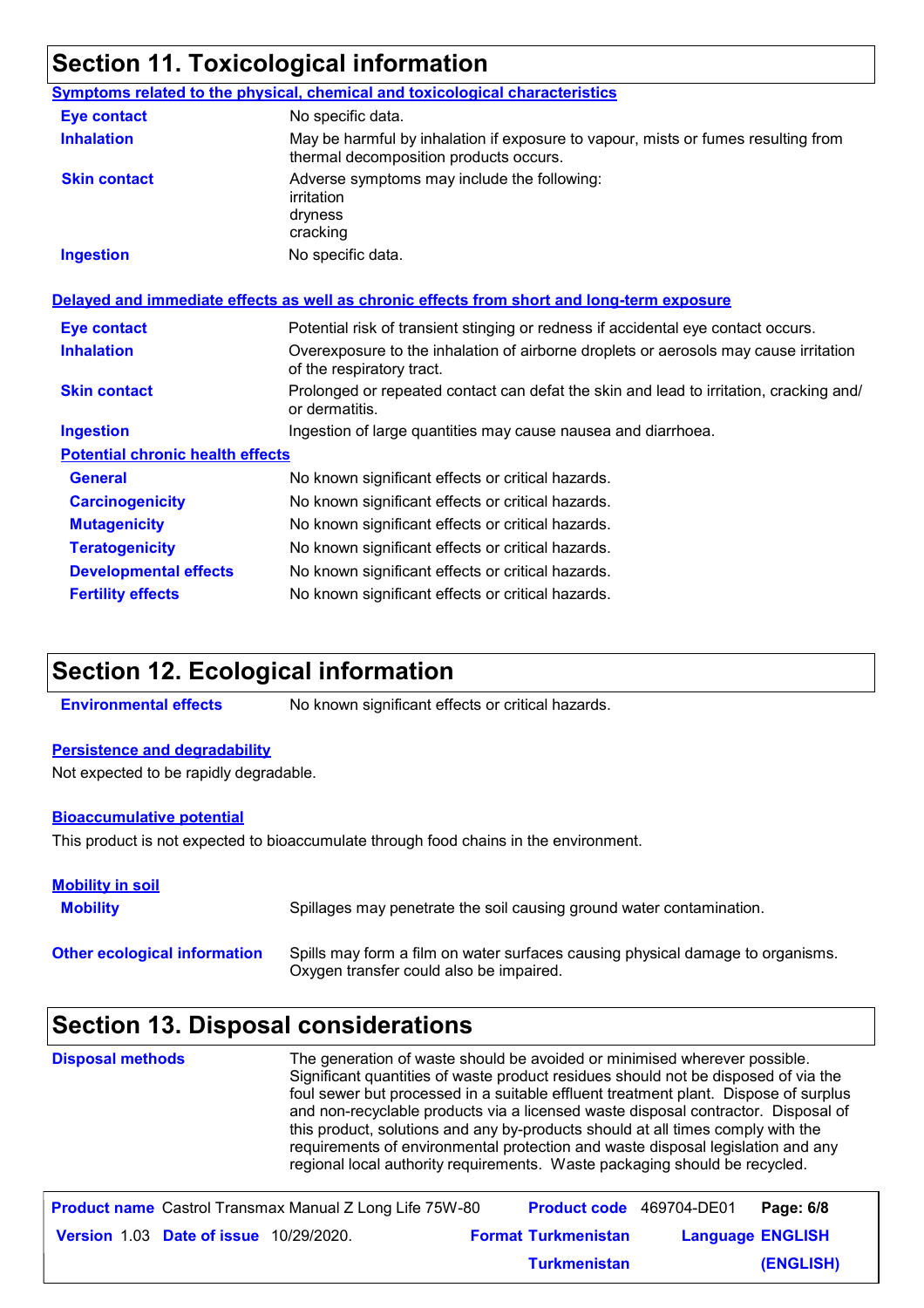# **Section 13. Disposal considerations**

Incineration or landfill should only be considered when recycling is not feasible. This material and its container must be disposed of in a safe way. Empty containers or liners may retain some product residues. Avoid dispersal of spilt material and runoff and contact with soil, waterways, drains and sewers.

# **Section 14. Transport information**

|                                      | <b>IMDG</b>              | <b>IATA</b>              |
|--------------------------------------|--------------------------|--------------------------|
| <b>UN number</b>                     | Not regulated.           | Not regulated.           |
| <b>UN proper</b><br>shipping name    | $\overline{\phantom{a}}$ | $\overline{\phantom{a}}$ |
| <b>Transport hazard</b><br>class(es) | $\blacksquare$           | $\overline{\phantom{a}}$ |
| <b>Packing group</b>                 | $\overline{\phantom{a}}$ | $\overline{\phantom{a}}$ |
| <b>Environmental</b><br>hazards      | No.                      | No.                      |
| <b>Additional</b><br>information     | ٠                        | $\overline{\phantom{a}}$ |

**Special precautions for user** Not available.

# **Section 15. Regulatory information**

#### **Regulation according to other foreign laws**

| <b>REACH Status</b>                                             | The company, as identified in Section 1, sells this product in the EU in compliance<br>with the current requirements of REACH. |
|-----------------------------------------------------------------|--------------------------------------------------------------------------------------------------------------------------------|
| <b>United States inventory</b><br>(TSCA 8b)                     | All components are active or exempted.                                                                                         |
| <b>Australia inventory (AICS)</b>                               | All components are listed or exempted.                                                                                         |
| <b>Canada inventory</b>                                         | All components are listed or exempted.                                                                                         |
| <b>China inventory (IECSC)</b>                                  | All components are listed or exempted.                                                                                         |
| <b>Japan inventory (ENCS)</b>                                   | At least one component is not listed.                                                                                          |
| <b>Korea inventory (KECI)</b>                                   | All components are listed or exempted.                                                                                         |
| <b>Philippines inventory</b><br>(PICCS)                         | All components are listed or exempted.                                                                                         |
| <b>Taiwan Chemical</b><br><b>Substances Inventory</b><br>(TCSI) | All components are listed or exempted.                                                                                         |

# **Section 16. Other information**

| <b>HISLOTY</b>                    |            |  |
|-----------------------------------|------------|--|
| Date of printing                  | 10/29/2020 |  |
| Date of issue/Date of<br>revision | 10/29/2020 |  |
| Date of previous issue            | 10/22/2020 |  |
| <b>Version</b>                    | 1.03       |  |
|                                   |            |  |

**History**

|  |                                               | <b>Product name</b> Castrol Transmax Manual Z Long Life 75W-80 | <b>Product code</b> 469704-DE01 |                         | Page: 7/8 |
|--|-----------------------------------------------|----------------------------------------------------------------|---------------------------------|-------------------------|-----------|
|  | <b>Version 1.03 Date of issue 10/29/2020.</b> |                                                                | <b>Format Turkmenistan</b>      | <b>Language ENGLISH</b> |           |
|  |                                               |                                                                | <b>Turkmenistan</b>             |                         | (ENGLISH) |